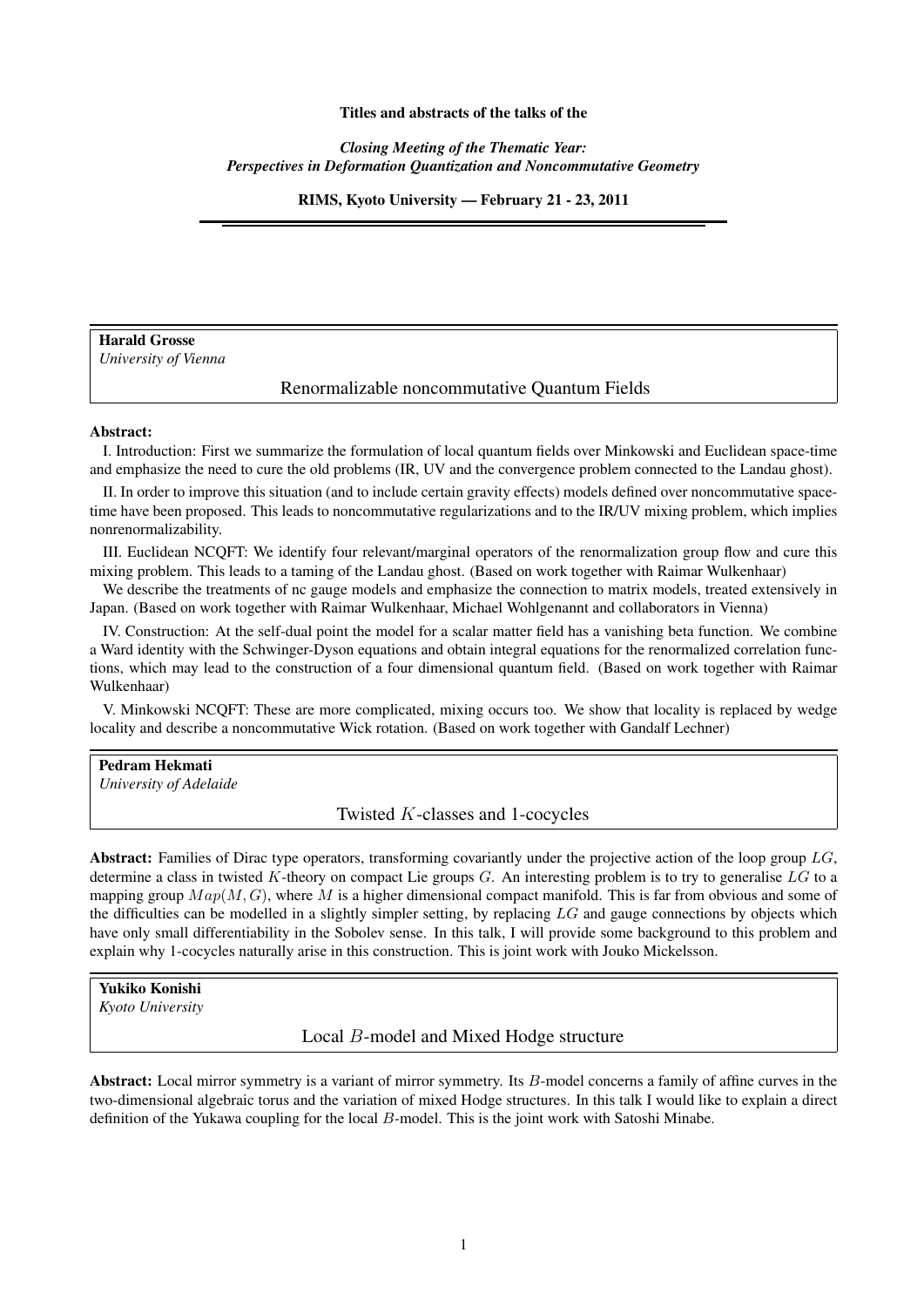Hitoshi Moriyoshi *Nagoya University*

### Eta cocycle and relative index theorem

**Abstract:** Let X be an even-dimensional compact oriented manifold with boundary Y. On such a manifold Atiyah-Patodi-Singer established the index theorem:

$$
sgn(X) = \int_X L(R_X) + \eta_Y(0).
$$

Here  $sgn(X)$  denotes the signature of X,  $L(R_X)$  is the L-polynomial of X and  $\eta Y(0)$  the eta invariant of Y. In this talk we shall exhibit a viewpoint in noncommutative Differential Geometry, namely a relative index theorem, from which the Atiyah-Patodi-Singer index theorem is well understood. The crucial object is a short exact sequence of  $C^*$ -algebras involved with kernel functions on  $X$  and a manifold  $V$  that is obtained from  $X$  by attaching an infinite cylindrical end. It turns out to be isomorphic to the Wiener-Hopf extension for  $C^* \mathbb{R}$ . We then construct a relative cyclic cocycle for those algebras and makes a pairing with the relative index class, which yields the Atiyah-Patodi-Singer index theorem. This description makes clear the role of the integral  $\int L(R_X)$  and  $\eta Y(0)$  in the formula above.

#### Shin-ichi Oguni

*Ehime University*

## Relatively hyperbolic groups and relatively quasiconvex subgroups

Abstract: We give an introduction to relatively hyperbolic groups and relatively quasiconvex subgroups, and also discuss recent development containing our results of a joint work with Yoshifumi Matsuda and Saeko Yamagata.

Jonathan Rosenberg

*University of Maryland*

### Dualities in field theories and the role of  $K$ -theory

Abstract: It is now known (or in some cases just believed) that many quantum field theories exhibit "dualities" equivalences with the same or a different theory in which things appear very different, but the overall physical implications are the same. Examples of such dualities include electric-magnetic duality, T-duality, S-duality, and the AdS/CFT correspondence. We will discuss some of these dualities from the point of view of a mathematician, focusing on "charge conservation" and the role played by K-theory and noncommutative geometry.

Lecture 1: Overview with some classical examples

Lecture 2: Topological T-duality and various current approaches to it (using axiomatics and noncommutative geometry, including my joint work with Mathai)

Lecture 3: Problems presented by S-duality and other dualities (including joint work with my student S. Mendez-Diez)

#### Hiroshi Takai

*Tokyo Metropolitan University*

#### Entire Cyclic Cohomology of Noncommutative Riemann Surfaces

Abstract: In noncommutative geometry, Connes defined two categories of cyclic cohomology, namely periodic and entire ones as a generalization of the De Rham homology with complex coefficients. Actually, the former is a subspace of the latter one. They are quite essentially useful to noncommutative index theory. Many informations bave been obtained in the periodic case, especially computation of important examples, Pimsner-Voiclescu type theorem, Thom isomorphism type one, Qunneth formula and so on. In the entire case, there are only few examples computed by Meyer, Brodzki-Plymen, Mathai-Stevenson, Kawashima, and Kawashima-T.

In this talk, we show that the both notions coincide for noncommutative Riemann surfaces with genus greater than 1. The basic plans we use are contructing smooth version of topological one of noncommutative Riemann surfaces by Natsume-Nest and tranferring the fundamental ideas of excision for  $E$ -theory by Thomsen to ones for entire cyclic theory.